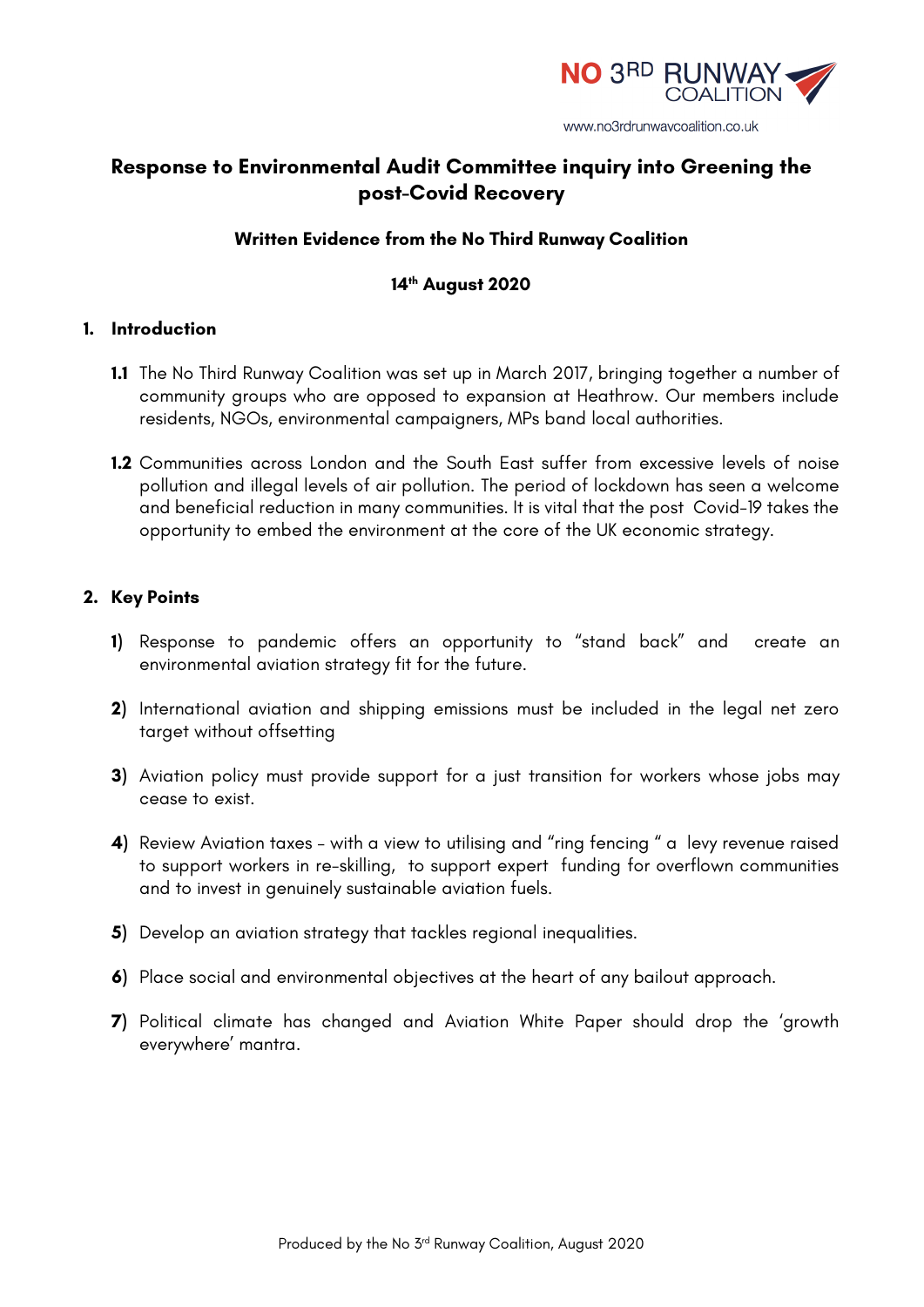

#### **Responses to Questions**

How should the policy response to the current crisis differ from the response to the global financial crash in 2008?

#### **Environment**

- **3.** It is vital that the climate crisis is placed front and centre of the economic recovery from the pandemic. Aviation industry progress on decarbonisation has been painfully slow. In order to meet Net Zero targets there will need to be a robust framework from Government with strict targets and incentives to help boost investment and innovation.
- **4.** The Government should take this opportunity to include international aviation and shipping emissions in the UK's carbon budgets immediately.
- **5.** The UK Renewable Transport Fuels Obligation should include a requirement for airlines to purchase genuinely sustainable aviation fuels (e-kerosene). This would could help to provide an incentive for investment and innovation.

## **Regional Investment**

- **6.** Government policy should focus on rebalancing the economy and this should seek to focus any growth in aviation (not airport expansion) in the regions across the UK, within existing planning constraints and ensure that this is compatible with net zero climate targets.
- **7.** Reducing the dependence of airlines on a hub airport helps minimise the risk an airline faces if a route fails. Thus, point-to-point airports offer greater flexibility to the system that is more easily able to respond to changes to society and shocks to the economy.
- **8.** A dispersed network of point to point airports delivers more effective competition, drives prices down and produces other benefits, such as product differentiation to meet the demand of a wider range of consumers. This may also offer greater scope and flexibility to respond to future changes in passenger demand.

How could the Autumn budget be used to shift taxation from economically beneficial things, such as jobs and incomes; to environmental harms, such as pollution and waste?

- **9.** The government should use its review of tax arrangements in the aviation sector to ensure that all companies make a fair contribution to the reduction of emissions.
- **10.** Higher taxes, equitably levied, on flights from the UK would help both to reduce demand and to put the sector on a trajectory compatible with net zero. There are numerous taxes which could be combined to achieve this including:
	- A frequent flier or air miles levy, which would be the most equitable instrument;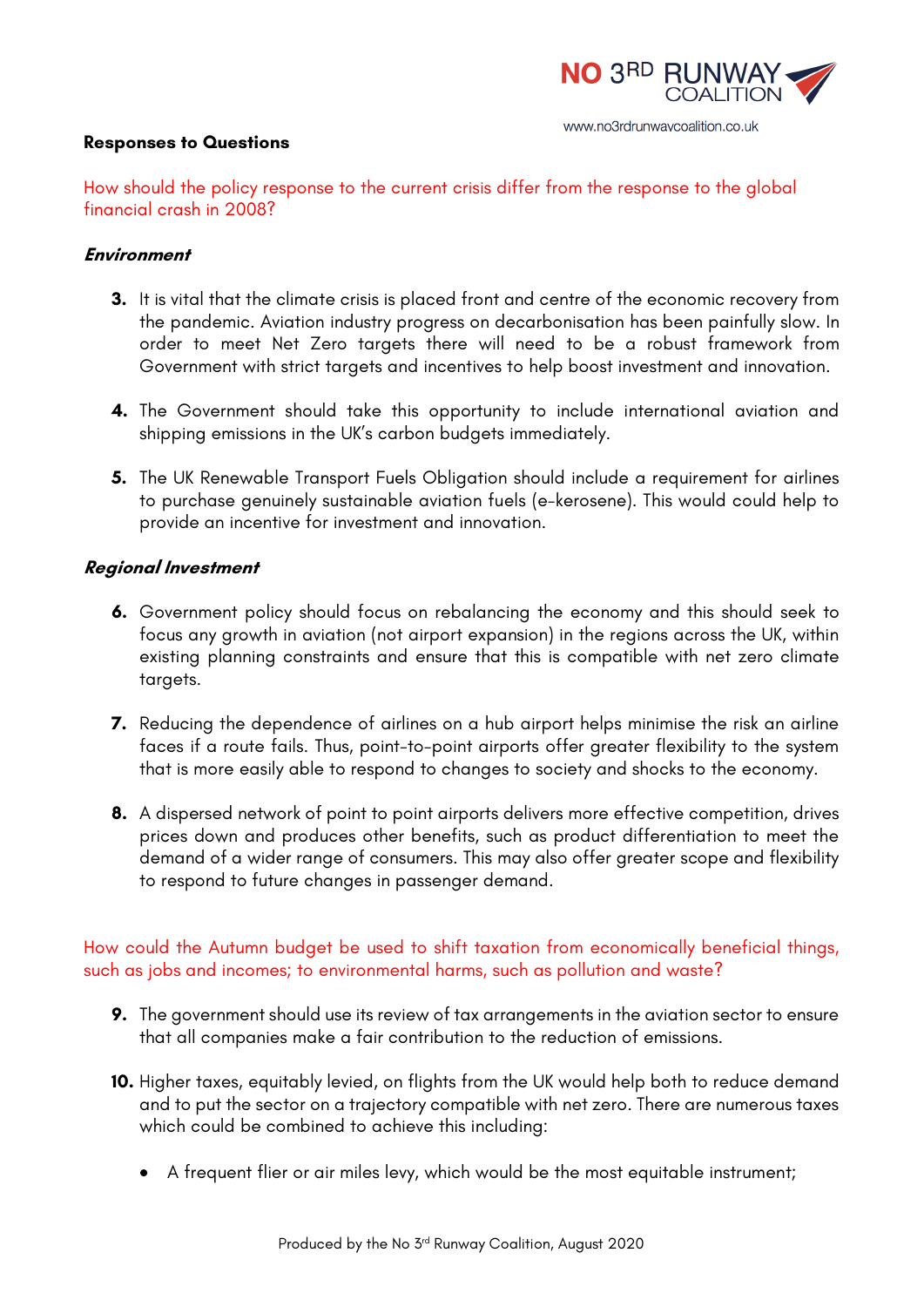

- VAT on plane tickets;
- Introducing excise duty on aviation kerosene;
- Raising Air Passenger Duty to allow part of such duty/levy to be "ringfenced", to fund independent expert research and investments to assist and compensate overflown communities to minimise any adverse effects. The system at Vienna airport is a world leading practice which has significantly helped to redress the current unequal balance of communities/environment and the commercial interests of the aviation sector.
- **11.** If aviation paid the same level of duty and VAT on its fuel, as motorists, revenue for the Chancellor would increase to over £11billion a year compared to the £3.8billion that APD raises today.
- **12.** This contribution should include paying towards the costs of the Right to Retrain and job retention scheme, increasing investment in research and development within the sector, funding independent expert research as well as investing in emissions reducing practices and technologies
- **13.** Any revenue raised could be directed to investing into support for retraining and reskilling aviation workers, increasing investment in research and development and investing in emissions reductions technologies. It could also help to fund local community environmental projects.

# What sustainability conditions should be attached to Government bailouts for high-carbon industries?

- **14.** It is likely that most aviation sector businesses will need further capital injection in coming months. The government must put social and environmental objectives at the heart of a new bailout approach and act immediately to set up a new financial assistance scheme.
- **15.** All large-business bailouts must require a meaningful equity stake, which should be 30% as a minimum.
- **16.** Warrants must also be issued which enable the Government to take a majority stake in the event that a business cannot repay a loan, or cannot meet the conditions of bailout. Conditions should include:
	- Suspension of shareholder dividends and excessive pay-outs.
	- Businesses commit to protecting wages, pensions, benefits, and contract arrangements.
	- Support conditional on transparent and ethical tax practices, including banning support to companies with an ultimate ownership structure domiciled in a tax haven.
	- Support conditional on investment in practices and technologies which reduce aviation emissions.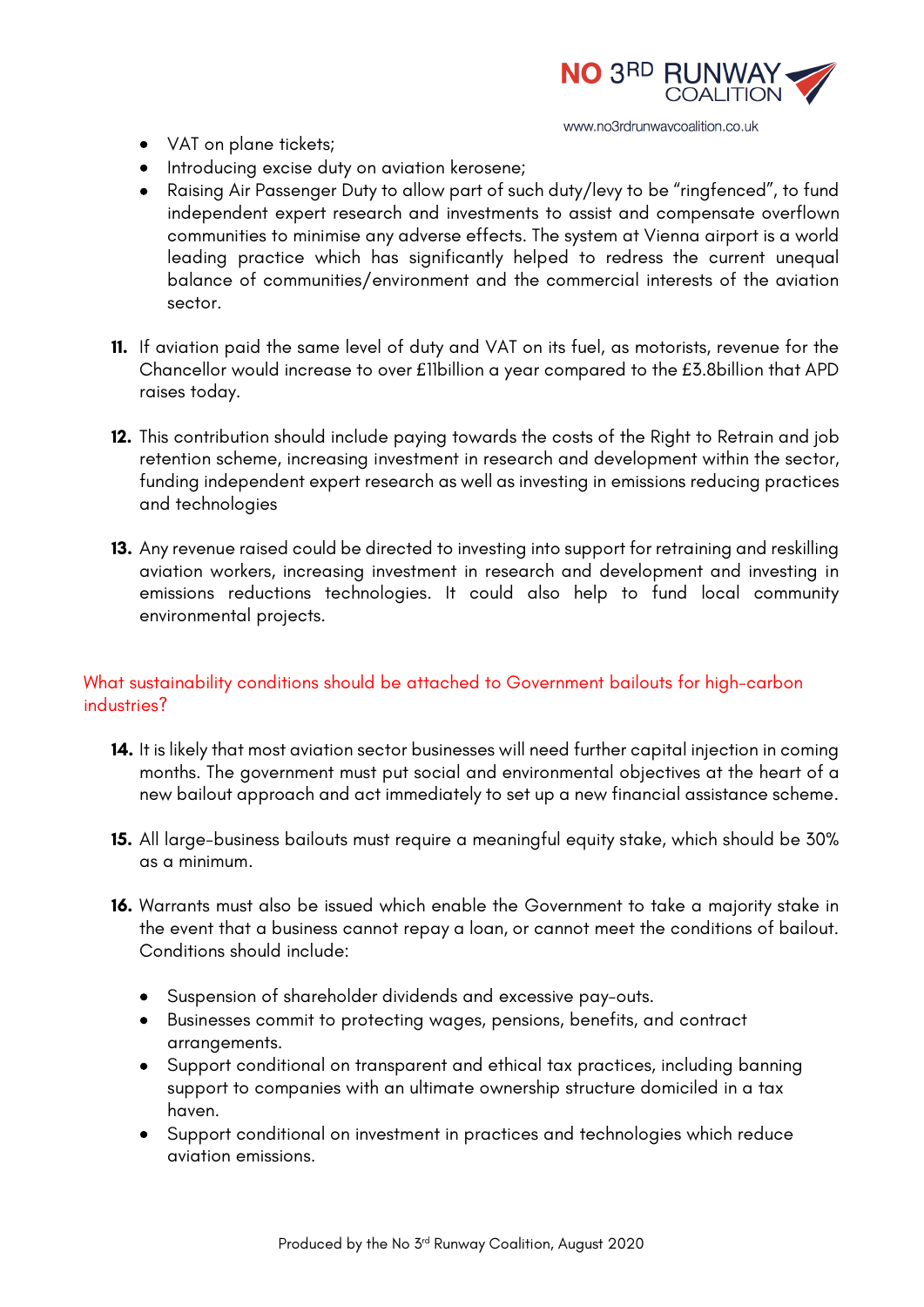

www.no3rdrunwaycoalition.co.uk

How can the economic recovery stimulus be used to deliver green jobs at a time of potentially high unemployment?

- **17.** It is vital that transition arrangements are put in place which ensure that good quality employment in the aviation sector is protected, while also facilitating the development of the skills necessary for roles in the future workplace. This should include:
- **18.** Creation of a new sector panel to develop a new bespoke, sector-wide, crisis support plan and package for aviation, with representation from unions, businesses, local communities and government.
- **19.** Delivery of a new skills and employment strategy, including conversion of the job retention scheme into a new job reskilling programme which protects employment while workers are supported to transition into alternative roles.
- **20.**Workers across the carbon intensive industries require both the expertise needed to work within lower emission and increasingly automated jobs, with new technologies and practices, and to enable shifts into other emerging industries. Particularly, arrangements are needed which put protections in place for lower-skilled and lower paid workers who will be most vulnerable.
- **21.** The government should support businesses in adhering to a Union agreed redundancy rate by converting its current Job Retention Scheme into a bespoke part-time job retraining scheme.
- **22.** In line with the principles of a 'just transition' for workers, the aviation sector would be able to make use of this bespoke extension until the sector has stabilised at a level of passenger departures compatible with the UK's national and international climate agreements.
- **23.** In the short term the sector should increase support for workers by providing more pick up and drop off points for employees so as to reduce the car travel to their workplace and to reduce local road congestion around airports.

The pause in economic activity, fall in traffic and increase in working from home during the lockdown has resulted in rapid reductions in air pollution and greenhouse gas emissions; what measures can be utilised in the recovery to continue these trends as economic activity resumes?

#### **Public Transport Investment**

**24.**Investment in surface access links to airports is vital, particularly around Heathrow where typically, there are 235,000 daily trips to/from the airport with 60% of these using private car or taxi services.